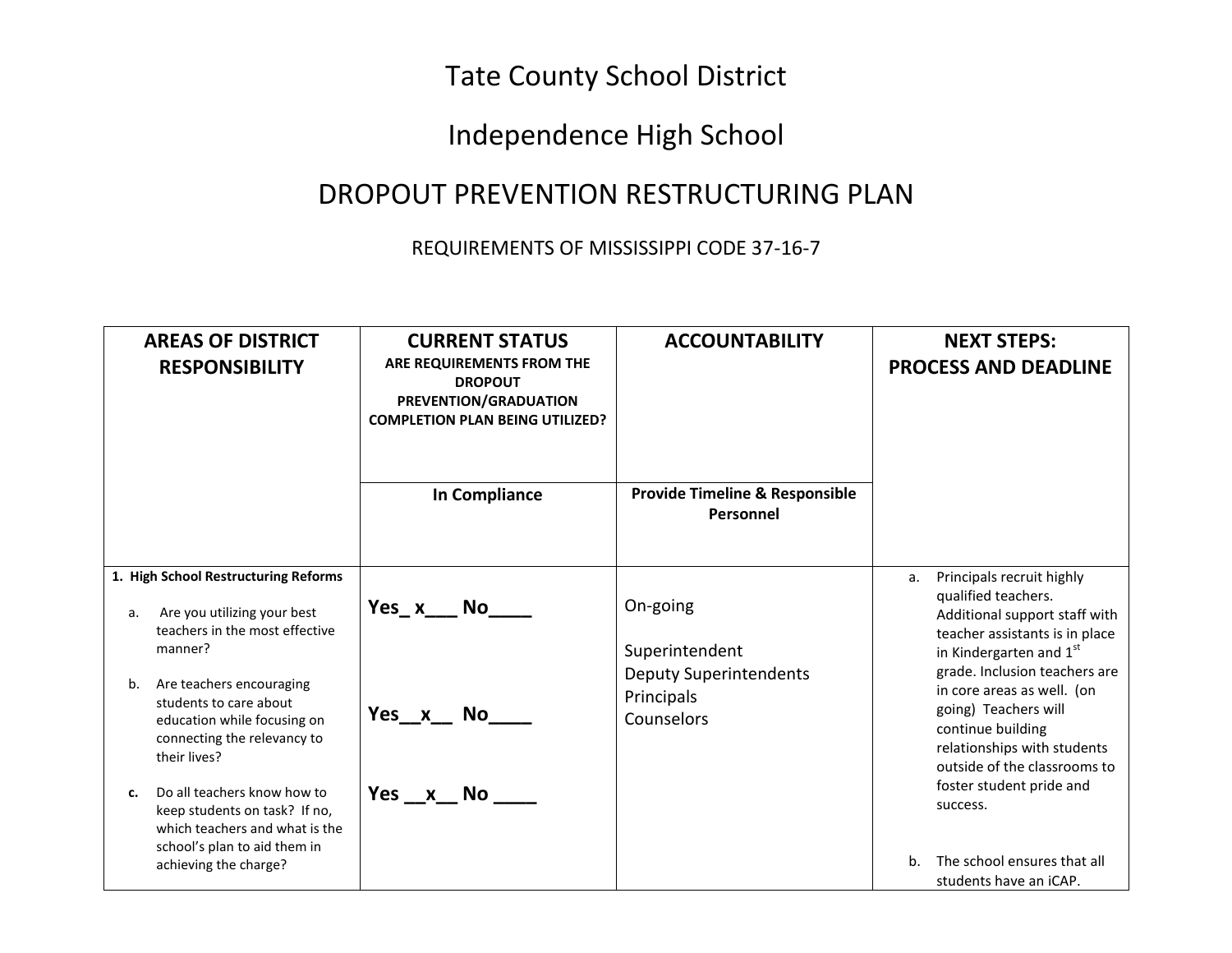|  | Teachers encourage<br>students to set goals and<br>work toward their future<br>success. As part of the<br>MSTAR evaluation,<br>administrators check lesson<br>plans to insure that<br>relevancy is part of the<br>instructional plan. (on-going)                                                                                                                                                                                                                                                                                                                        |
|--|-------------------------------------------------------------------------------------------------------------------------------------------------------------------------------------------------------------------------------------------------------------------------------------------------------------------------------------------------------------------------------------------------------------------------------------------------------------------------------------------------------------------------------------------------------------------------|
|  | Through professional<br>$C_{\star}$<br>development, all teachers<br>have been trained in<br>classroom management.<br>Administrators conduct<br>"walk throughs" daily and<br>can address any problems<br>the teacher may be<br>encountering. We have<br>behavioral specialists and an<br>administrator who can<br>provide additional support<br>or coaching if extra<br>intervention is needed. All<br>teachers will development<br>professional growth plans<br>based on their<br>personal/professional<br>strengths and areas of<br>needed improvement. (on-<br>going) |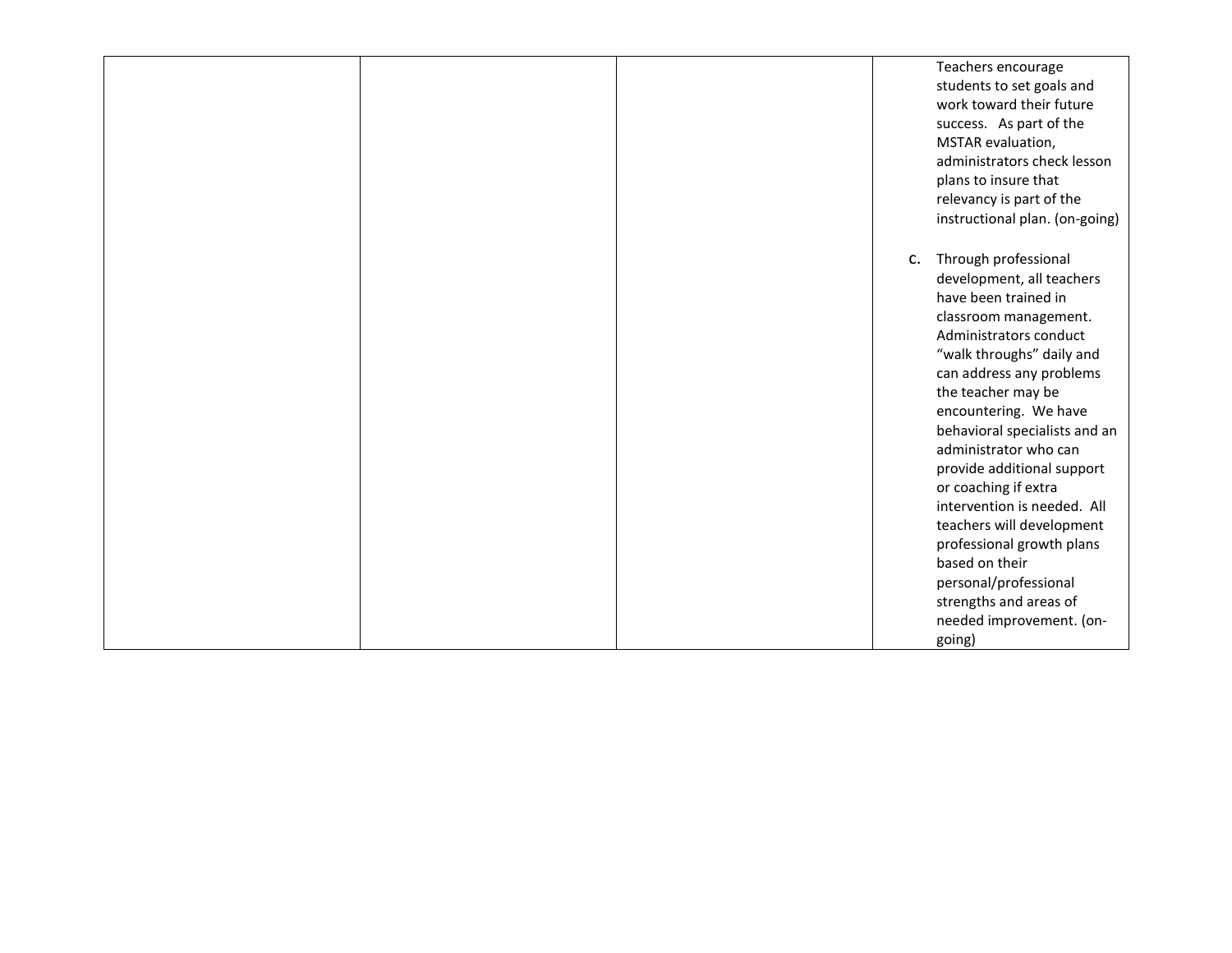|    | <b>AREAS OF SCHOOL</b>                                                                                                                                                                                                                                                         | <b>CURRENT STATUS</b>                                                                                          | <b>ACCOUNTABILITY</b>                                                       | <b>NEXT STEPS:</b>                                                                                                                                                                                                                                  |
|----|--------------------------------------------------------------------------------------------------------------------------------------------------------------------------------------------------------------------------------------------------------------------------------|----------------------------------------------------------------------------------------------------------------|-----------------------------------------------------------------------------|-----------------------------------------------------------------------------------------------------------------------------------------------------------------------------------------------------------------------------------------------------|
|    | <b>RESPONSIBILITY</b>                                                                                                                                                                                                                                                          | ARE REQUIREMENTS FROM THE<br><b>DROPOUT</b><br>PREVENTION/GRADUATION<br><b>COMPLETION PLAN BEING UTILIZED?</b> |                                                                             | <b>PROCESS AND DEADLINE</b>                                                                                                                                                                                                                         |
|    |                                                                                                                                                                                                                                                                                | <b>In Compliance</b>                                                                                           | <b>Provide Timeline &amp; Responsible</b><br>Personnel                      |                                                                                                                                                                                                                                                     |
|    | 2. Accountability in Meeting Graduation<br><b>Requirements</b>                                                                                                                                                                                                                 |                                                                                                                | On-going                                                                    | A/B. Approximately 10% of our<br>students fail to earn a high                                                                                                                                                                                       |
| а. | How many students who start<br>high school fail to earn a high<br>school diploma? How far from<br>graduation are they when they<br>dropout? From which high<br>schools do they dropout? Which<br>middle schools send students to<br>high schools with low<br>graduation rates? | Yes x No                                                                                                       | Superintendent<br><b>Deputy Superintendents</b><br>Principals<br>Counselors | school diploma. The majority<br>of our students who drop out<br>do not earn a diploma due to<br>failure to pass state tests.<br>There is a number who<br>dropout due to life events<br>(pregnancy, home situations).<br>Counselors monitor students |
| b. | What percent of your school's<br>dropouts are "life events<br>dropouts," "fade outs," "push<br>outs" and "failing to succeed<br>students?                                                                                                                                      | Yes <u>x</u> No                                                                                                |                                                                             | who withdraw from school and<br>document their reasons for<br>leaving school.(on-going).<br>C/D. "At Risk" students can be<br>identified as early as                                                                                                |
| c. | How early in their schooling can<br>the majority of your school'<br>s dropouts be identified?                                                                                                                                                                                  | Yes x No                                                                                                       |                                                                             | elementary school. 1-8 are<br>given the STAR reading<br>assessment. We utilize our<br>district RTI process to provide                                                                                                                               |
|    | Is your school organized to help<br>end the dropout crisis?                                                                                                                                                                                                                    | Yes x No                                                                                                       |                                                                             | intervention for students<br>scoring below grade level.<br>Through the RTI process<br>parents are notified of those<br>students reading below grade<br>level quarterly. (on-going)<br>Parents are notified if student                               |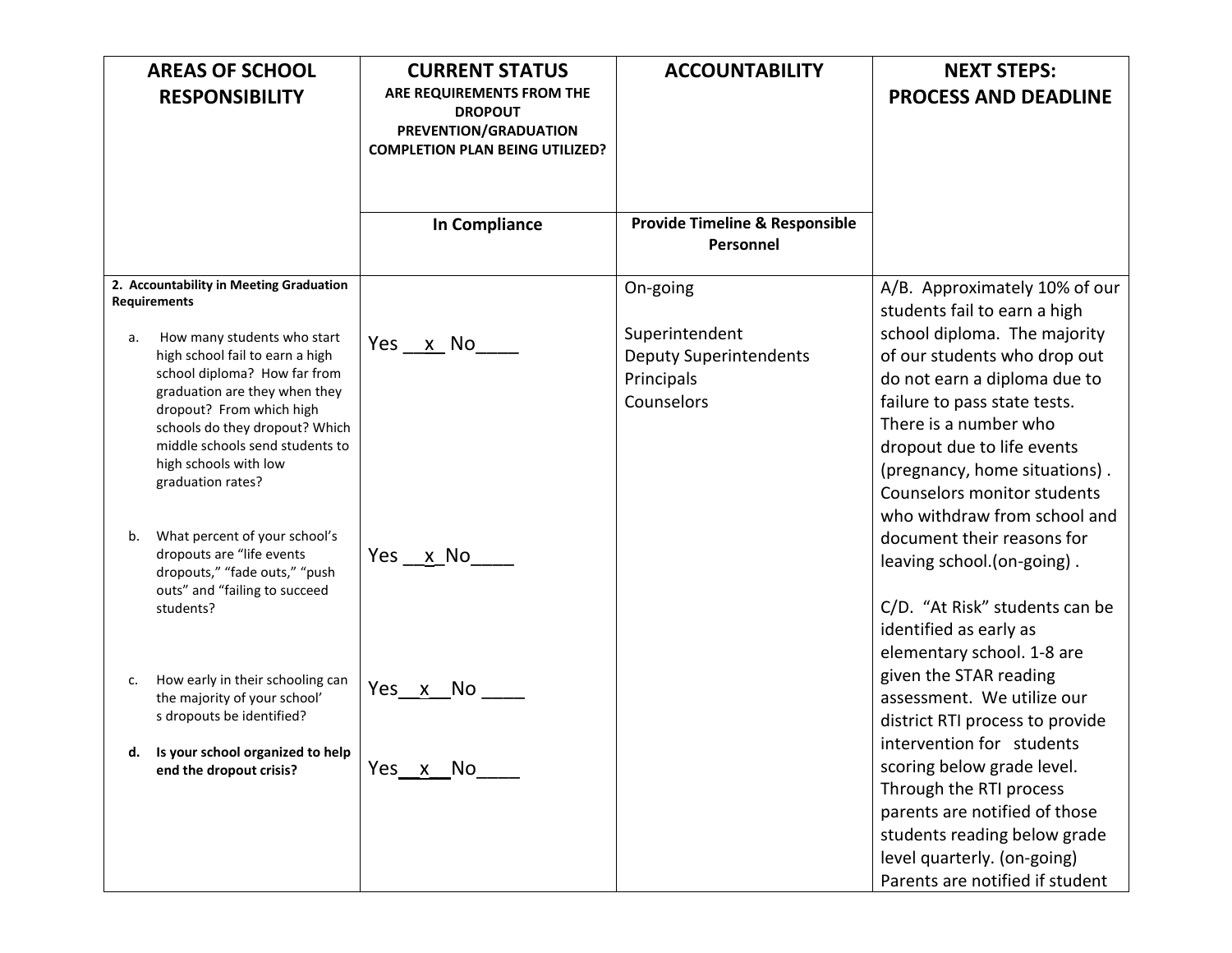|  | is reading below grade level.     |
|--|-----------------------------------|
|  | (quarterly) Kindergarten          |
|  | students are assessed using the   |
|  | MKAS2 at benchmark periods        |
|  | throughout the school year.       |
|  | Students discipline is            |
|  | monitored and discipline          |
|  | referrals are made if necessary.  |
|  | <b>ISS and Alternative School</b> |
|  | assignments are made so           |
|  | students will not miss any        |
|  | classwork. Apex is utilized to    |
|  | catch students.                   |
|  |                                   |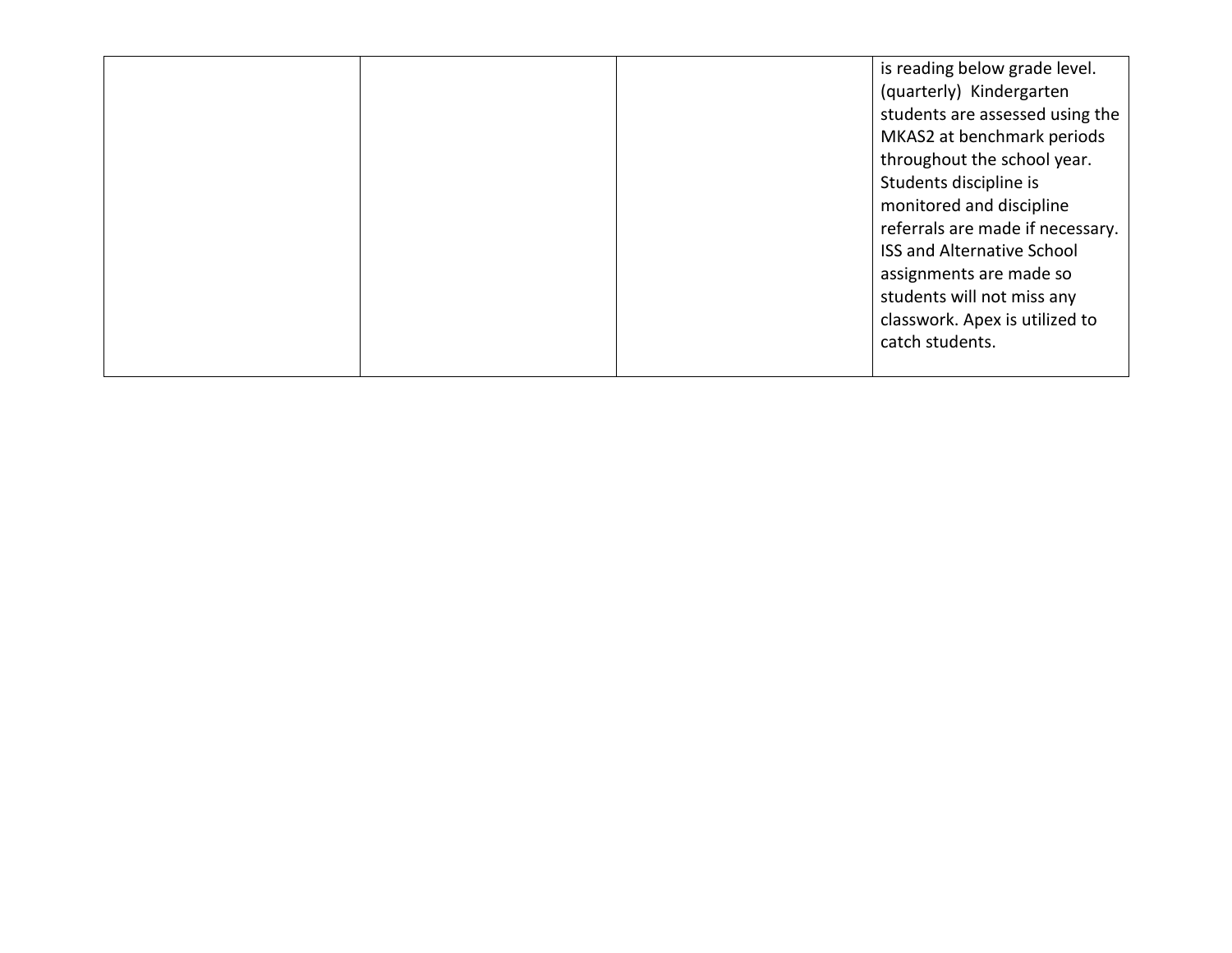|          | <b>AREAS OF DISTRICT</b><br><b>RESPONSIBILITY</b>                                                                                                                                                                   | <b>CURRENT STATUS</b><br>ARE REQUIREMENTS FROM THE<br><b>DROPOUT</b><br>PREVENTION/GRADUATION<br><b>COMPLETION PLAN BEING UTILIZED?</b> | <b>ACCOUNTABILITY</b>                       |                 | <b>NEXT STEPS:</b><br><b>PROCESS AND DEADLINE</b>                                                                                                                                   |
|----------|---------------------------------------------------------------------------------------------------------------------------------------------------------------------------------------------------------------------|-----------------------------------------------------------------------------------------------------------------------------------------|---------------------------------------------|-----------------|-------------------------------------------------------------------------------------------------------------------------------------------------------------------------------------|
|          |                                                                                                                                                                                                                     | In Compliance                                                                                                                           | Provide Timeline & Responsible<br>Personnel |                 |                                                                                                                                                                                     |
|          | 3. Focused Prevention, Intervention,<br>and Recovery<br>Does your school provide pre-k                                                                                                                              |                                                                                                                                         | On-going<br>Superintendent                  | А.<br><b>B.</b> | none<br>We work with the local<br>headstart throughout the                                                                                                                          |
| a.<br>b. | education to all young children<br>who need or want it?<br>Is there a collaborative process                                                                                                                         | $Yes_$<br>No x                                                                                                                          | Deputy Superintendent<br>Principals         |                 | year and complete<br>transition days for the<br>students.                                                                                                                           |
|          | with Pre-Kindergarten<br>community programs? (i.e.,<br>transition and shared<br>curriculum)                                                                                                                         | Yes X No                                                                                                                                |                                             | $C_{n}$         | We monitor the students<br>K-2 through MTSS team<br>by utilizing MKAS <sup>2</sup> , STAR,<br>district benchmarks to                                                                |
| c.       | Does your school have reading<br>benchmarks and provide<br>multiple layers of support to<br>insure all students can read by                                                                                         | Yes X No                                                                                                                                |                                             |                 | ensure students are on<br>grade level in reading.                                                                                                                                   |
|          | the beginning or ending of the<br>$2^{nd}$ year?                                                                                                                                                                    |                                                                                                                                         |                                             | D.<br>E.        | none<br>Students are monitored in<br>K-2 in Math through                                                                                                                            |
| d.       | Is class size reduction used<br>strategically, so elementary<br>teachers are not overwhelmed<br>and can take the time it takes to<br>teach all students in a caring<br>manner the behavioral norms of<br>schooling? |                                                                                                                                         |                                             |                 | STAR. Also the district has<br>a Mathematics<br><b>Curriculum Specialist</b><br>employed to assist in<br>ensuring students are<br>provided high quality<br>mathematics instruction. |
| e.       | Does your school provide high<br>quality pre-k to 2 <sup>nd</sup> grade<br>mathematics instruction?                                                                                                                 | Yes X No                                                                                                                                |                                             | F.              | Students are placed in<br>learning strategy classes<br>to assist with core skill                                                                                                    |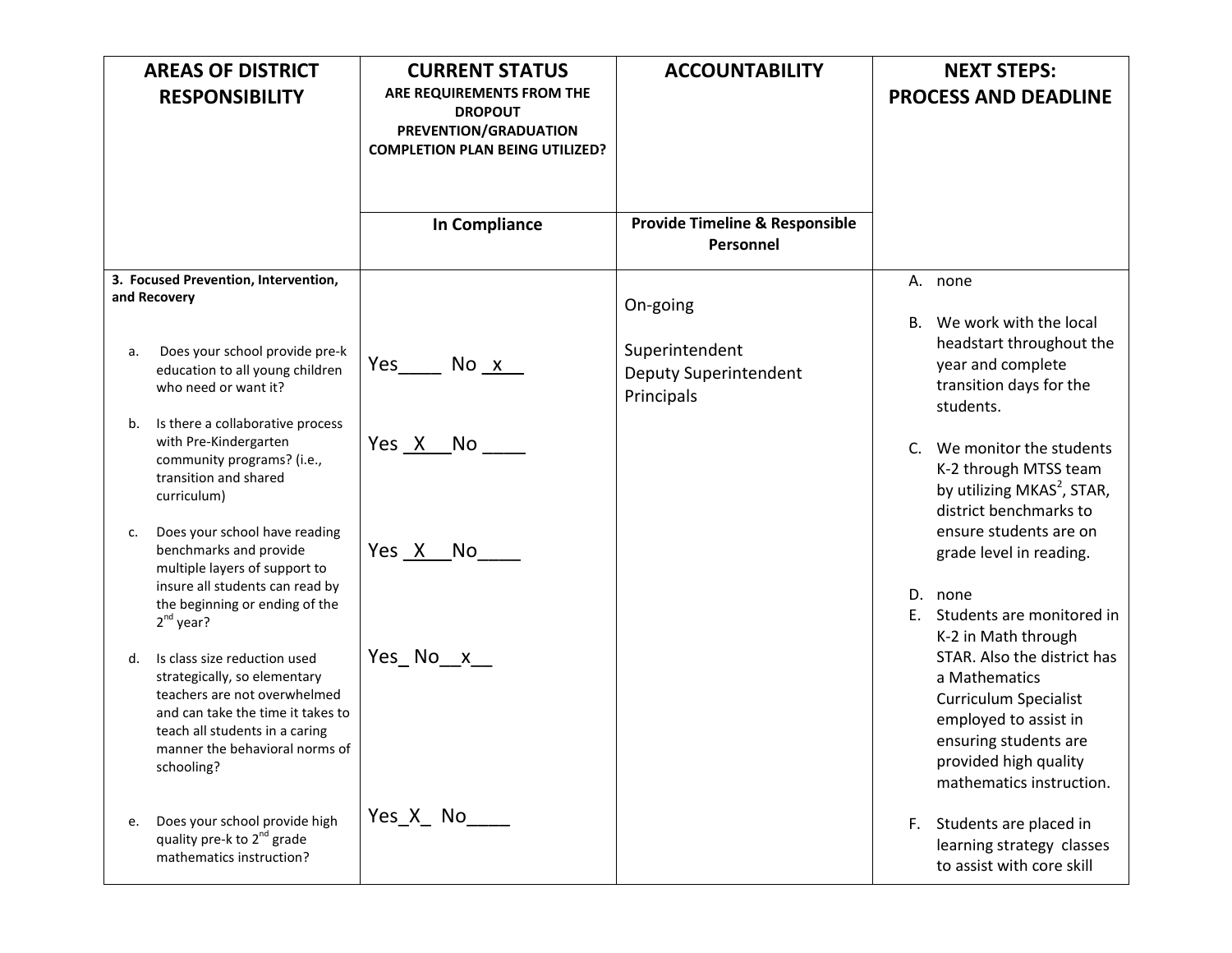| f. | Do you have a multi-tiered                 |                 | deficiencies. Students'      |
|----|--------------------------------------------|-----------------|------------------------------|
|    | prevention and intervention                | Yes $x$ No ____ |                              |
|    | system in place in your middle             |                 | progress is monitored        |
|    | schools to react effectively to            |                 | regularly by counselors,     |
|    | the first signs of poor                    |                 | RTI personal, and            |
|    | attendance, behavior, and                  |                 | interventionists Strategies  |
|    | course failure?                            |                 | such as "No Tardy Party,"    |
|    |                                            |                 | Honor Roll Breakfast,        |
| g. | Are your middle schools                    | Yes x No        | PBIS, recognition of         |
|    | organized to engage middle                 |                 |                              |
|    | grade students and meet their              |                 | students are also in place   |
|    | need for adventure and                     |                 | (on-going).                  |
|    | camaraderie?                               |                 |                              |
|    |                                            |                 | G. Students are offered      |
|    | h. Is there a plan to transform high       |                 | opportunities to             |
|    | schools with low graduation                | Yes x No        | participate in choir, clubs, |
|    | rates into strong learning                 |                 | and athletics. There are     |
|    | institutions?                              |                 | various clubs on campus      |
|    |                                            |                 | they can participate in.     |
| i. | Is the plan sufficiently                   |                 |                              |
|    | comprehensive? Does it have                |                 | (on-going).                  |
|    | organizational, engagement,                | Yes x No        |                              |
|    | instructional, and teacher                 |                 | H. We utilizes the "block"   |
|    | support components?                        |                 | schedule" flexibility as a   |
|    |                                            | Yes x No        | means of credit recovery.    |
| j. | Is implementation support                  |                 | In addition, for those       |
|    | being provided by a<br>professional who is |                 | students who have            |
|    | experienced with high school               |                 | "passesd", but have          |
|    | reform?                                    |                 | exceeded the permissible     |
|    |                                            | Yes x No        |                              |
| k. | Does your school do whatever               |                 | number of absences, we       |
|    | it takes to insure that all                |                 | allow them to retain         |
|    | students are earning on-time               |                 | those credits through        |
|    | promotion from grade to                    |                 | "seat-time" (on-going)       |
|    | grade?                                     |                 |                              |
|    |                                            | Yes x No        | PLC groups have been put     |
|    | Are high school students being             |                 | into place allowing          |
|    | helped to make the transition              |                 | teachers common              |
|    | to post-secondary education or             |                 | planning and professional    |
|    | workforce?                                 |                 |                              |
|    |                                            | Yes x No        | growth time during the       |
| m. | Are parents being actively                 |                 | day. (on-going)              |
|    | engaged to help students                   |                 |                              |
|    | organize their future?                     | Yes_ $x$ _No_   |                              |
|    |                                            |                 |                              |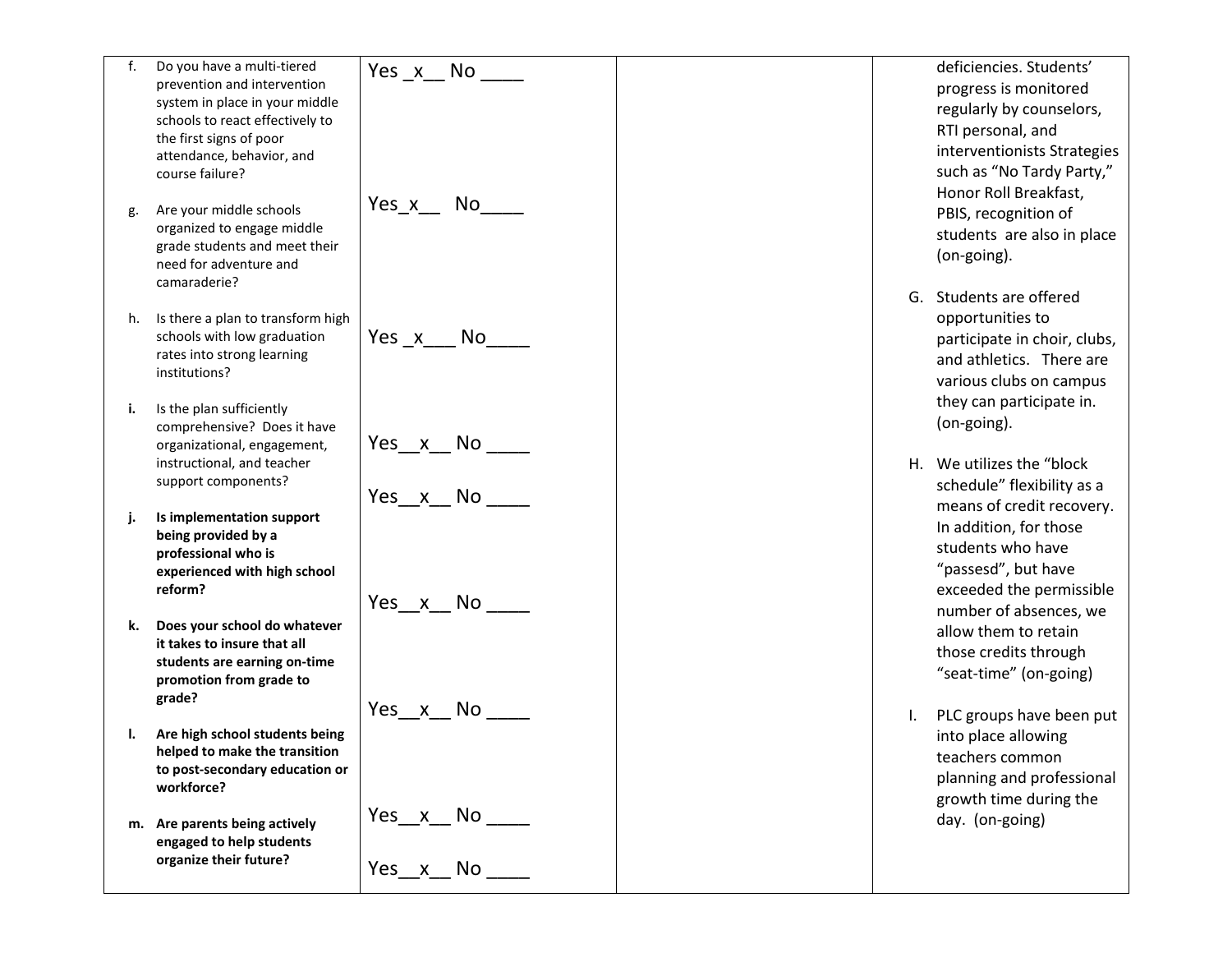- **n. Does your school system provide multiple pathways to graduation/lifelong learning?**
- **o. Does the school utilize the iCAP in accordance to the Mississippi Department of Education Guidelines?**

Yes  $x$  No  $\_\_$ 

- J. The principal of IHS was the assistant principal for 4 years during the time when the school's rating went from "D" to "B". Our superintendent is also a veteran principal who is recognized for his work in turning around a high school. The district also uses outside partners to provide additional support.
- K. Students are provided extra assistance and tutoring to assist in promotion. The TST regularly meets to analyze data to identify students who are not progressing and to provide interventions for these students to be successful.
- L. Schools provide career and college fairs for the students. The local National Guard host a College and Career Fair which all Tate County High School attends. (yearly) The Senatobia - Tate County Career Center provides students with opportunities to learn job skills to be career ready when leaving high school. (ongoing). M. Tate County Schools
	- provide several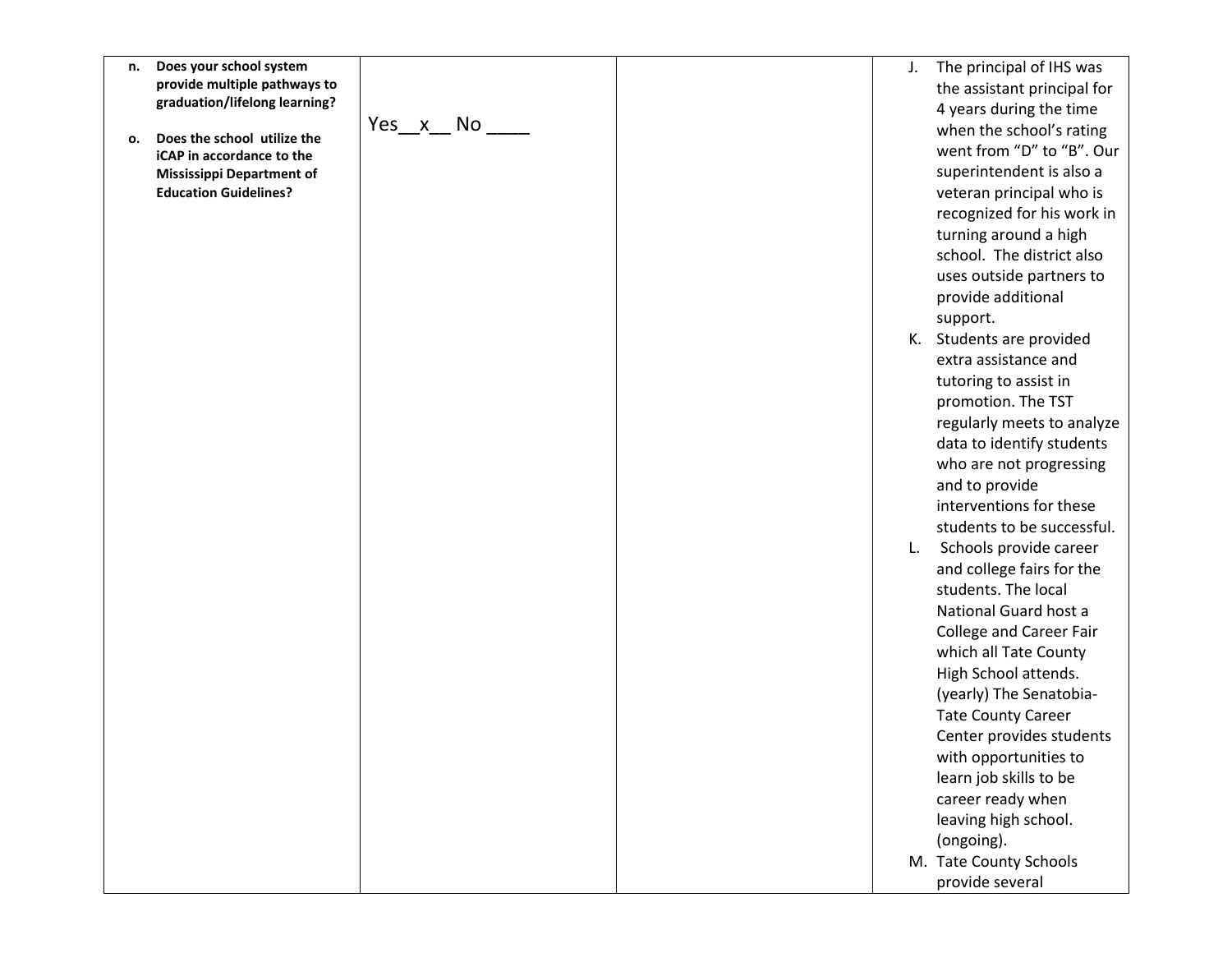|  | opportunities for parental                 |
|--|--------------------------------------------|
|  | involvement in which                       |
|  | discussions pertain to                     |
|  | college and career                         |
|  | opportunities. School                      |
|  | counselor provides                         |
|  | support and guidance for                   |
|  | student decision making.                   |
|  | N. Tate County offers                      |
|  | multiple graduation                        |
|  | routes according to the                    |
|  | Mississippi State School                   |
|  | Board Policy. The school                   |
|  | encourages each student                    |
|  | toward the route which                     |
|  | will yield success for each                |
|  | individual student.                        |
|  | Each year from 8 <sup>th</sup> grade<br>0. |
|  | through 12 <sup>th</sup> grade             |
|  | students utilize the iCAP                  |
|  | to plan their courses and                  |
|  | select career choices.                     |
|  |                                            |
|  |                                            |
|  |                                            |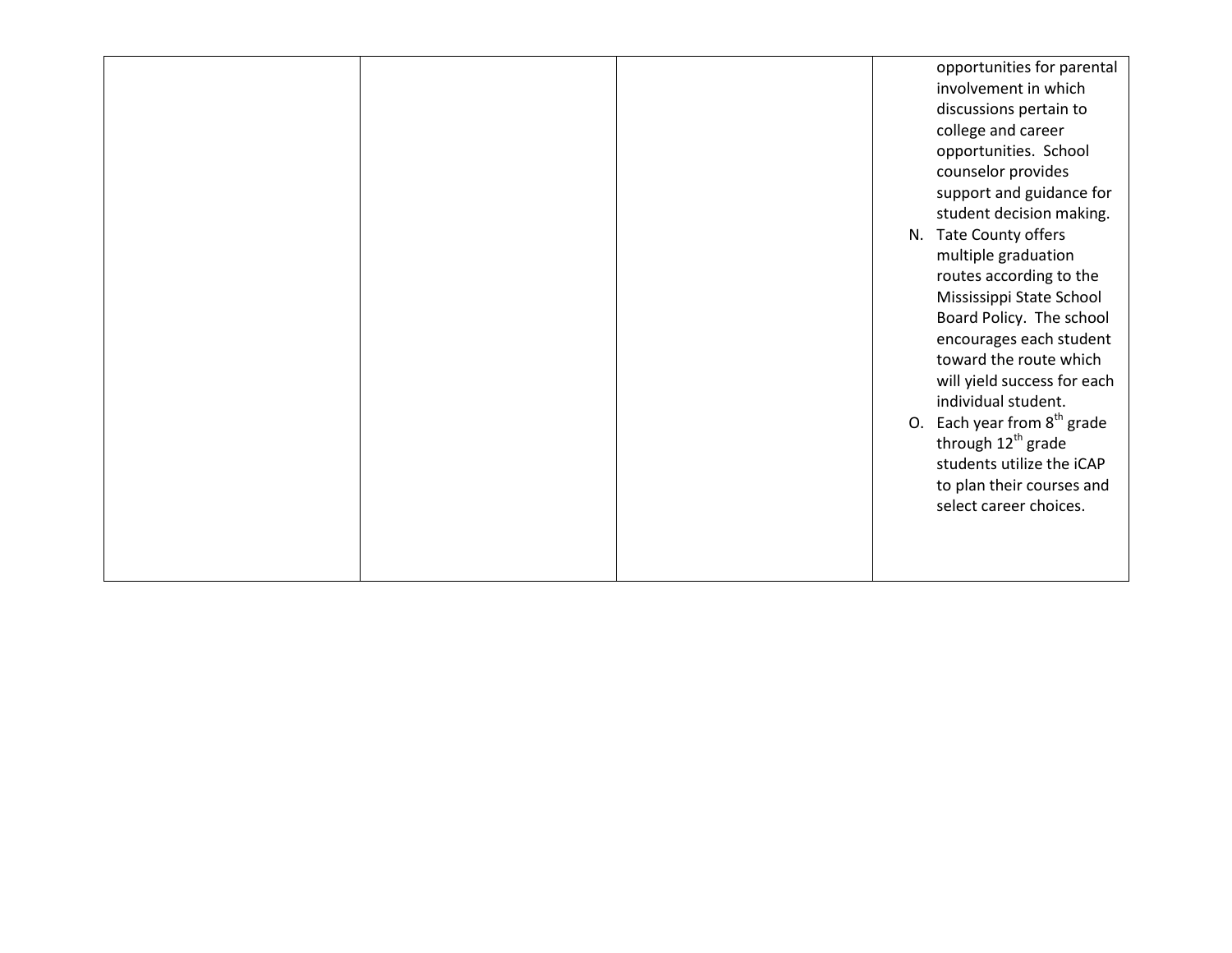| <b>AREAS OF DISTRICT</b><br><b>RESPONSIBILITY</b>                                                                                                                                                                                                                                                                                      | <b>CURRENT STATUS</b><br>ARE REQUIREMENTS FROM THE<br><b>DROPOUT</b><br>PREVENTION/GRADUATION<br><b>COMPLETION PLAN BEING UTILIZED?</b>                                                                                                             | <b>ACCOUNTABILITY</b>                                         | <b>NEXT STEPS:</b><br><b>PROCESS AND DEADLINE</b>                                                                                                                                                                                                                                                                                                                                                             |
|----------------------------------------------------------------------------------------------------------------------------------------------------------------------------------------------------------------------------------------------------------------------------------------------------------------------------------------|-----------------------------------------------------------------------------------------------------------------------------------------------------------------------------------------------------------------------------------------------------|---------------------------------------------------------------|---------------------------------------------------------------------------------------------------------------------------------------------------------------------------------------------------------------------------------------------------------------------------------------------------------------------------------------------------------------------------------------------------------------|
|                                                                                                                                                                                                                                                                                                                                        | In Compliance                                                                                                                                                                                                                                       | <b>Provide Timeline &amp; Responsible</b><br>Personnel        |                                                                                                                                                                                                                                                                                                                                                                                                               |
| 4. Professional Development<br>The school provides teachers<br>а.<br>with professional<br>development to expand their<br>knowledge and skills.<br>The school provides<br>b.<br>principals and teacher<br>leaders with training to<br>supervise and support<br>teachers in engaging students<br>academically and socially in<br>school. | Yes x No<br>Yes x<br>No lot in the set of the set of the set of the set of the set of the set of the set of the set of the set of the set of the set of the set of the set of the set of the set of the set of the set of the set of the set of the | Superintendent<br><b>Deputy Superintendents</b><br>Principals | The school has a PD<br>a.<br>plan. Teachers meet in<br>PLCs on a weekly basis.<br>Our teachers and<br>administrators<br>complete a Needs<br>Assessment yearly<br>(yearly)<br>b. All principals, assistant<br>principals and teachers<br>have been trained in<br>Mississippi Growth<br>System for Teachers.<br>Principals are trained in<br>Mississippi Growth<br>System for<br>Administrators (on-<br>going). |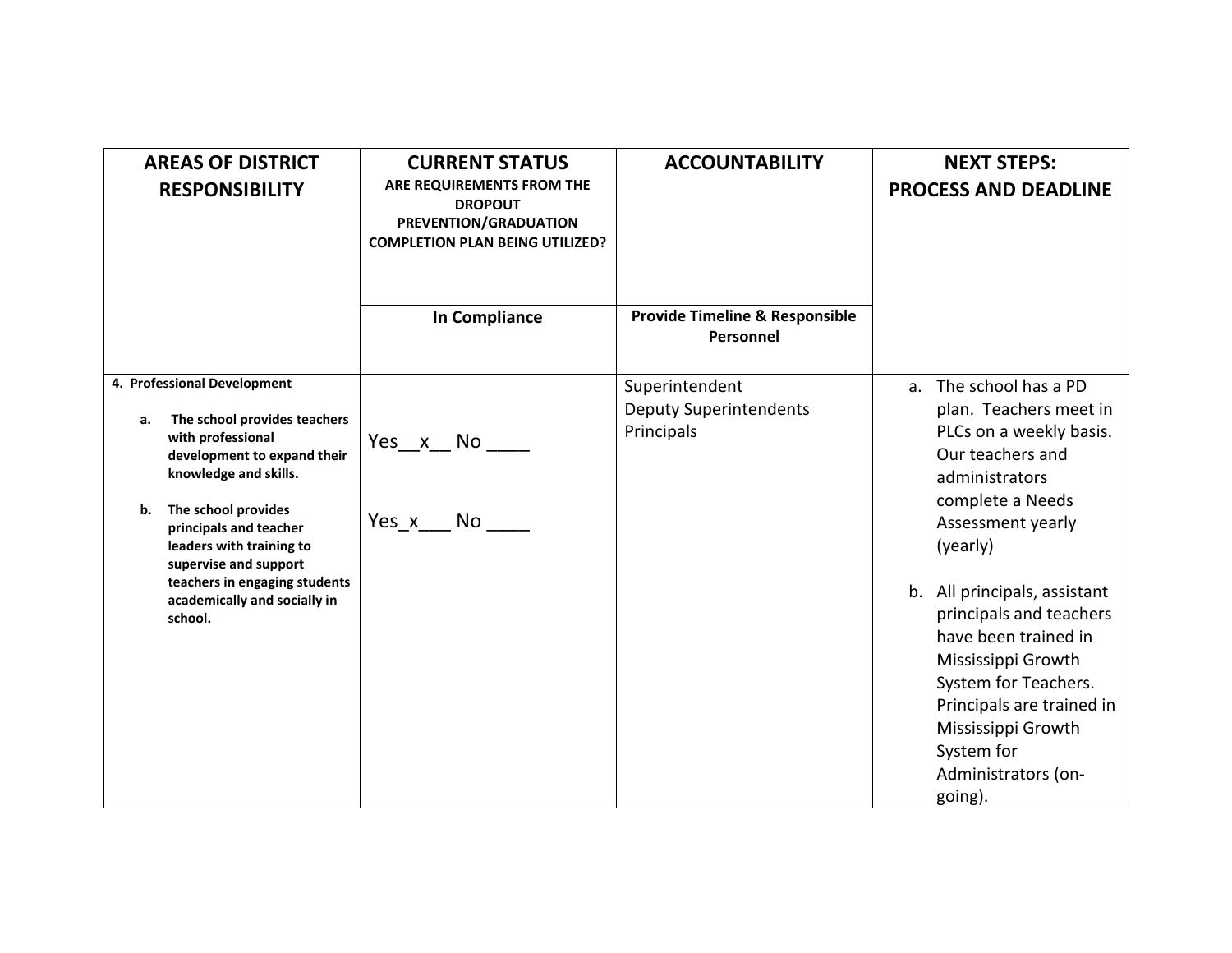| <b>AREAS OF DISTRICT</b><br><b>RESPONSIBILITY</b>                                                                                                                                                         | <b>CURRENT STATUS</b><br>ARE REQUIREMENTS FROM THE<br><b>DROPOUT</b><br>PREVENTION/GRADUATION<br><b>COMPLETION PLAN BEING UTILIZED?</b> | <b>ACCOUNTABILITY</b>                                                                                                            | <b>NEXT STEPS:</b><br><b>PROCESS AND DEADLINE</b>                                                                                                                                           |
|-----------------------------------------------------------------------------------------------------------------------------------------------------------------------------------------------------------|-----------------------------------------------------------------------------------------------------------------------------------------|----------------------------------------------------------------------------------------------------------------------------------|---------------------------------------------------------------------------------------------------------------------------------------------------------------------------------------------|
|                                                                                                                                                                                                           | <b>In Compliance</b>                                                                                                                    | <b>Provide Timeline &amp; Responsible</b><br>Personnel                                                                           |                                                                                                                                                                                             |
| 5. Using Data for Planning and<br><b>Accountability</b>                                                                                                                                                   |                                                                                                                                         | On-Going                                                                                                                         | A. Our school uses MSIS,<br>Power School, and ELS                                                                                                                                           |
| The school utilizes a system<br>а.<br>that provides longitudinal<br>student-level data on<br>enrollment and risk factors for<br>dropout (e.g., academic<br>problems, truancy, behavior<br>problems, etc.) | Yes x No                                                                                                                                | Superintendent<br><b>Deputy Superintendents</b><br><b>MSIS Coordinator</b><br>Principals<br>Counselors<br><b>Truancy Officer</b> | to provide us with this<br>data. Counselors,<br>principals, and teachers<br>monitor this data. (on<br>going)                                                                                |
| The school provides staff with<br>b.<br>training on how to use data to<br>identify students at risk of<br>dropping out.<br>The school works with each<br>c.                                               | Yes x No                                                                                                                                |                                                                                                                                  | B. Teachers were provided<br>training by School<br>administrators to help<br>teachers analyze the<br>data that is available to<br>them. (on-going)                                          |
| school to ensure that data is<br>analyzed regularly and the<br>school has strategies in place to<br>work with identified students.                                                                        | Yes $x$ No $\overline{\phantom{a}}$                                                                                                     |                                                                                                                                  | C. Through monthly<br>principal meetings and<br>weekly teacher PLC<br>meetings, strategies are<br>developed to identify<br>and help these<br>students. The school<br>discusses student data |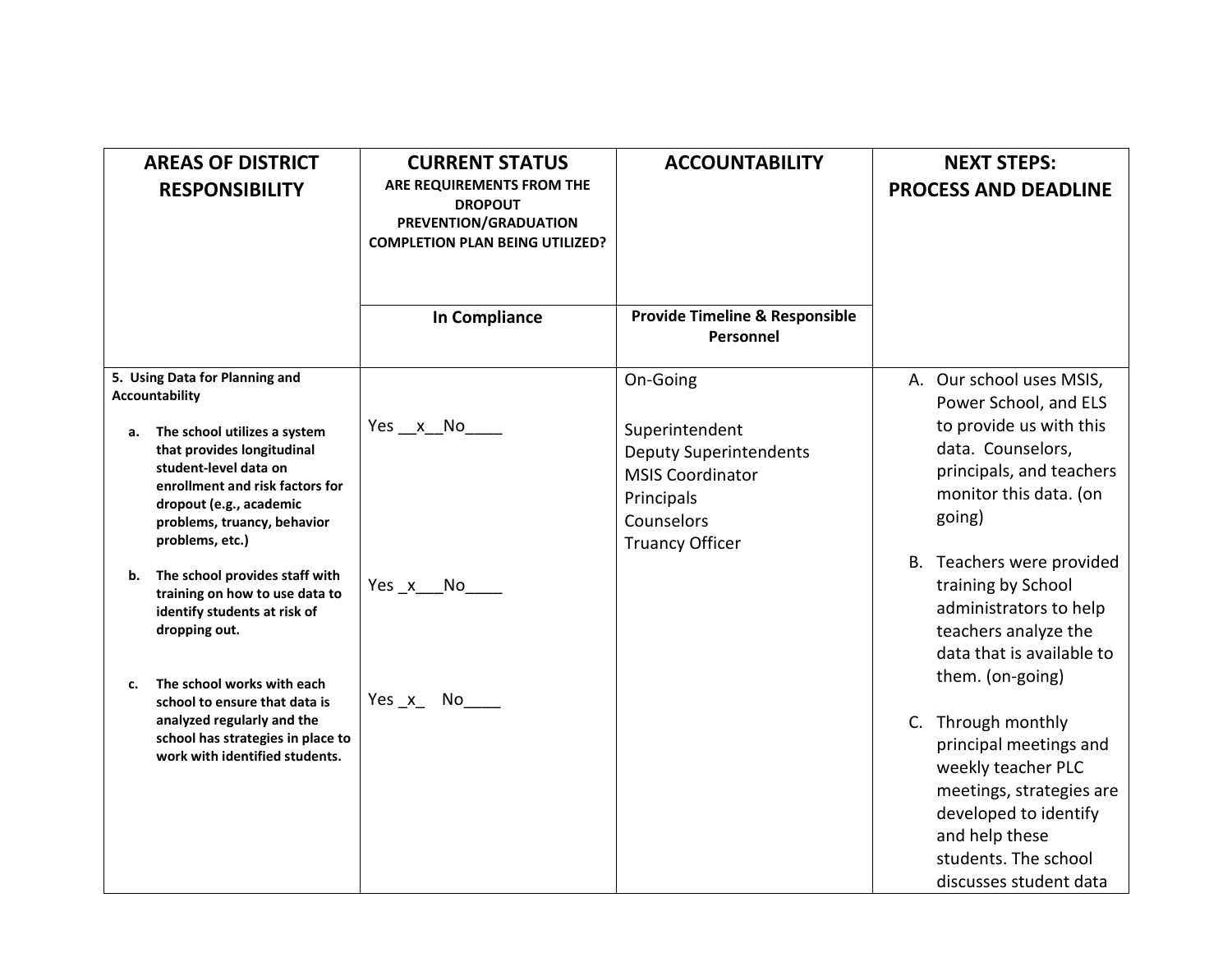|  | with the TST through<br>the RTI process. |
|--|------------------------------------------|
|  |                                          |
|  |                                          |
|  |                                          |
|  |                                          |
|  |                                          |
|  |                                          |
|  |                                          |
|  |                                          |

| <b>AREAS OF DISTRICT</b><br><b>RESPONSIBILITY</b>           | <b>CURRENT STATUS</b><br>ARE REQUIREMENTS FROM THE<br><b>DROPOUT</b><br>PREVENTION/GRADUATION<br><b>COMPLETION PLAN BEING UTILIZED?</b> | <b>ACCOUNTABILITY</b>                                  | <b>NEXT STEPS:</b><br><b>PROCESS AND DEADLINE</b>           |
|-------------------------------------------------------------|-----------------------------------------------------------------------------------------------------------------------------------------|--------------------------------------------------------|-------------------------------------------------------------|
|                                                             | In Compliance                                                                                                                           | <b>Provide Timeline &amp; Responsible</b><br>Personnel |                                                             |
| 6. Utilizing District Finances and                          |                                                                                                                                         | <b>School Board</b>                                    | A and B. A comprehensive                                    |
| <b>Materials Based on Data</b>                              |                                                                                                                                         | Superintendent                                         | needs assessment is conducted                               |
| Based on annual review of<br>а.                             | Yes_X__No_                                                                                                                              | <b>Deputy Superintendents</b>                          | by the school. The allocation of                            |
| progress and needs of each                                  |                                                                                                                                         | <b>Business Manager</b>                                | local and federal dollars is                                |
| school, the school identifies<br>needs for additional staff |                                                                                                                                         | Principals                                             | discussed. Recommendations                                  |
| resources.                                                  | Yes X No                                                                                                                                |                                                        | on how they can best serve our<br>students are evaluated. A |
| School progress and needs are<br>b.                         |                                                                                                                                         |                                                        | budget hearing is conducted                                 |
| factored into decisions about                               |                                                                                                                                         |                                                        | that is open to the public.                                 |
| distribution of state and<br>federal funds for school       |                                                                                                                                         |                                                        | Allocation adjustments are                                  |
| improvement.                                                |                                                                                                                                         |                                                        | made with the approval of the                               |
|                                                             |                                                                                                                                         |                                                        | School Board (on-going).                                    |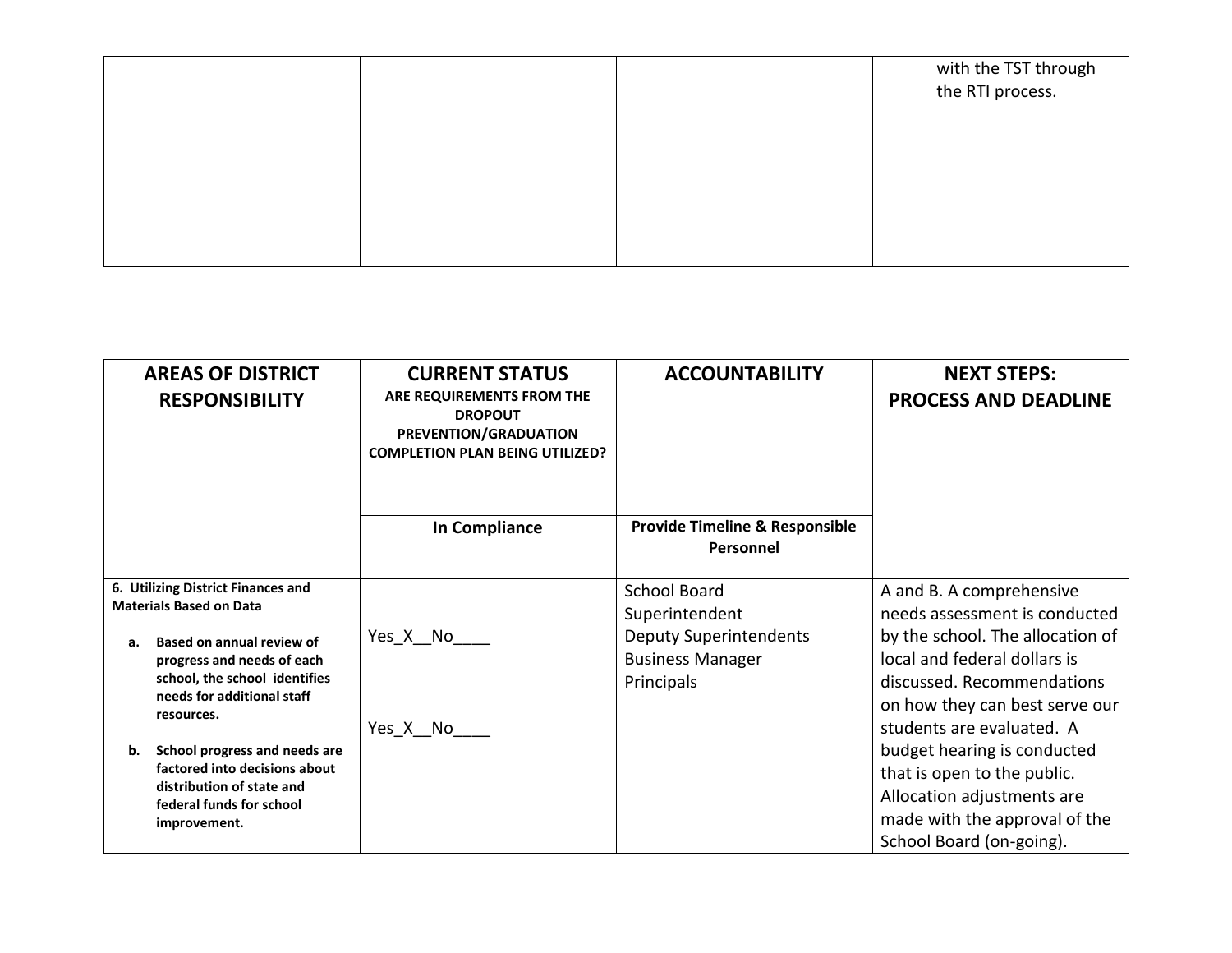|                                                                                                                                                                          | <b>AREAS OF DISTRICT</b>                                                                                                                               | <b>CURRENT STATUS</b>                                                                                          | <b>ACCOUNTABILITY</b>                                                                | <b>NEXT STEPS:</b>                                                                                                   |
|--------------------------------------------------------------------------------------------------------------------------------------------------------------------------|--------------------------------------------------------------------------------------------------------------------------------------------------------|----------------------------------------------------------------------------------------------------------------|--------------------------------------------------------------------------------------|----------------------------------------------------------------------------------------------------------------------|
|                                                                                                                                                                          | <b>RESPONSIBILITY</b>                                                                                                                                  | ARE REQUIREMENTS FROM THE<br><b>DROPOUT</b><br>PREVENTION/GRADUATION<br><b>COMPLETION PLAN BEING UTILIZED?</b> |                                                                                      | <b>PROCESS AND DEADLINE</b>                                                                                          |
|                                                                                                                                                                          |                                                                                                                                                        | <b>In Compliance</b>                                                                                           | <b>Provide Timeline &amp; Responsible</b><br>Personnel                               |                                                                                                                      |
|                                                                                                                                                                          | 7. Engaging Families and District                                                                                                                      |                                                                                                                | On-Going                                                                             | A. At-Risk students are                                                                                              |
| а.                                                                                                                                                                       | The school communicates<br>policies for working with<br>students at risk of dropping out<br>to parents and school<br>organizations.                    | Yes x No                                                                                                       | Superintendent<br><b>Deputy Superintendents</b><br>Principals<br><b>CTC Director</b> | identified. They are<br>recommended to RTI<br>personnel, counselors,<br>truancy officers or<br>whoever can help them |
| The school has established<br>b.<br>partnerships with school-based<br>program providers and other<br>agencies such as social services,<br>welfare, metal health, and law | Yes x No                                                                                                                                               | <b>Alternative School</b><br>Counselors<br><b>Outside Agencies</b><br><b>Truancy Officer</b>                   | address their specific<br>areas of problem. (on-<br>going).                          |                                                                                                                      |
|                                                                                                                                                                          | enforcement, to implement<br>behavior and social skills<br>programs.                                                                                   |                                                                                                                |                                                                                      | B. We have partnered<br>with the Rotary Club,<br>the local Youth Court,<br>Northwest Mississippi                     |
| c.                                                                                                                                                                       | The school has established<br>partnerships with district<br>agencies, businesses, and<br>colleges/universities, etc. to<br>obtain adult advocates.     | Yes x No                                                                                                       |                                                                                      | <b>Community College</b><br>Library, "Bridging the<br>Gap," DARE,<br>Communicare,<br>contracted                      |
| d.                                                                                                                                                                       | The school has developed<br>partnerships with local<br>postsecondary institutions to<br>host prospective student visits<br>and workshops on completing | Yes x<br>No                                                                                                    |                                                                                      | psychological services.<br>and Teens for Tate (on-<br>going                                                          |
|                                                                                                                                                                          | postsecondary and financial aid<br>applications.                                                                                                       |                                                                                                                |                                                                                      | C. We have partnered<br>with Northwest<br>Mississippi Community<br>College to offer Dual-                            |